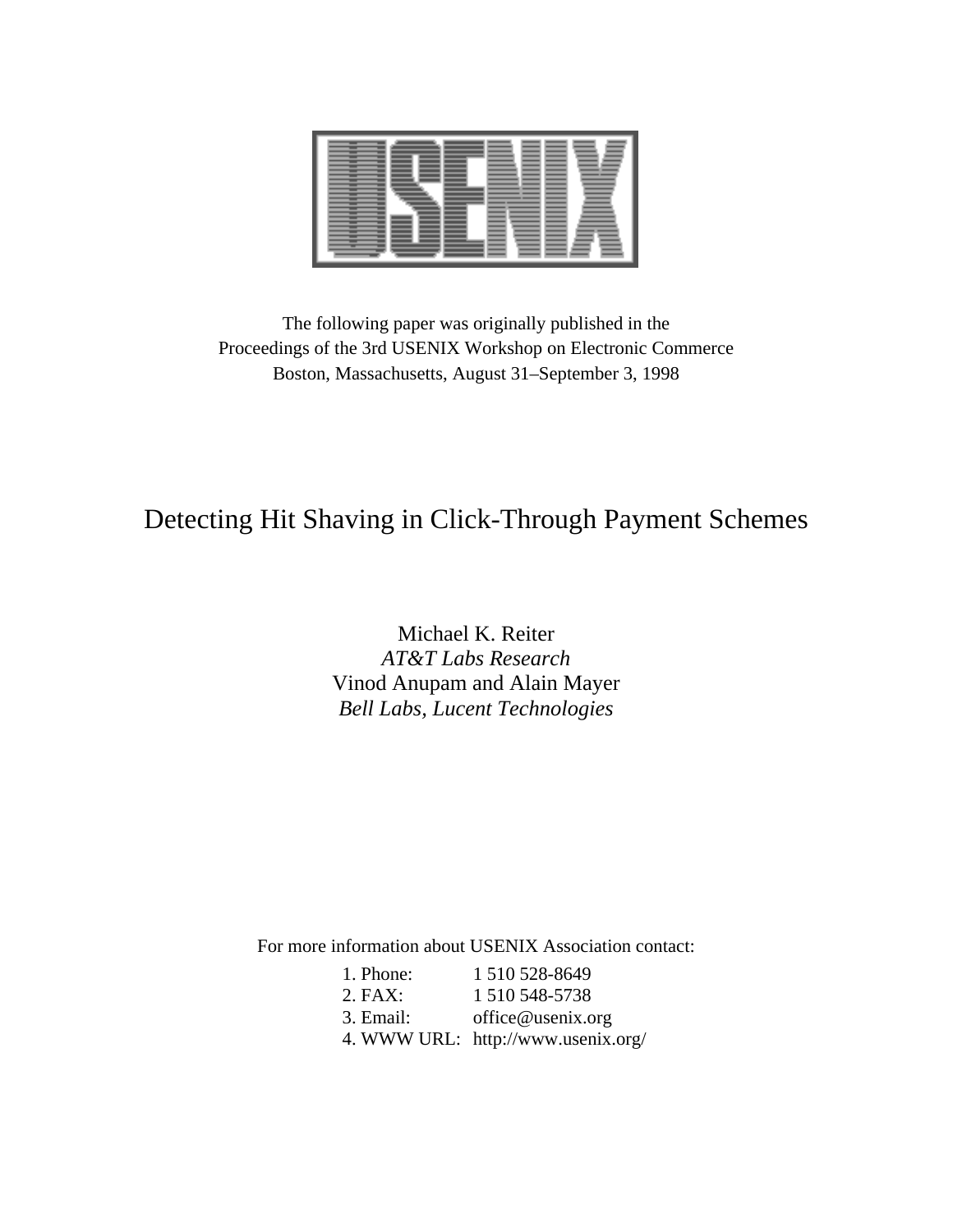## Detecting Hit Shaving in Click-Through Payment Schemes

Michael K. Reiter AT&T Labs Research Florham Park, NJ, USA reiter@research.att.com

Vinod Anupam Alain Mayer Bell Labs, Lucent Technologies Murray Hill, NJ, USA

{anupam,alain}@research.bell-labs.com

A web user "clicks through" one web site, the referrer, to another web site, the target, if the user follows a hypertext link to the target's site contained in a web page served from the referrer's site. Numerous click-through payment programs have been established on the web, by which (the webmaster of ) a target site pays a referrer site for each click through that referrer to the target. However, typically the referrer has no ability to verify that it is paid for every click-through to the target for which it is responsible. Thus, targets can undetectably omit to pay referrers for some number of click-throughs, a practice called hit shaving. In this paper, we explore simple and immediately useful approaches to enable referrers to monitor the number of click-throughs for which they should be paid.

### $\mathbf{1}$ **Introduction**

Though the emergence of full-scale electronic commerce on the World-Wide-Web is proceeding slowly, the web has been quickly and aggressively realized as an effective advertising medium. Indeed, advertising itself has become an important commodity on the web. The latest evidence of this fact is the growth of click-through payments, in which the webmaster of one web site  $B$  pays the webmaster of another site  $A$  for every referral that  $B$ 's pages receive from  $A$ 's. In other words, if a web user, when viewing one of A's pages, clicks on a link in that page to one of B's pages (in this sense, the user has "clicked through" A to reach  $B$ ), then A is entitled to payment from  $B$ .  $B$  runs a click-through payment program to motivate others to prominently display links to site  $B$  and thus to increase the traffic that  $B$  receives.

Due to the structure of the HTTP protocol, clickthrough payment schemes as implemented on the web today hold many opportunities for fraud. The referrer A is given no way to verify that it is paid for every referral its pages give  $B$ . This allows  $B$ to undetectably "forget" some referrals that it receives from  $A$ , a practice called hit shaving. Moreover, even if A were able to detect that its referrals were shaved by  $B$ , it has no evidence to present to a third party to argue this fact. The attention paid to hit shaving in discussions of web advertising (e.g., [Kle98]), often in advertisements for the click-through programs themselves, suggests that hit shaving is a recognized and prominent problem in the click-through industry today. Moreover, the stakes suggest that fraud is likely: some clickthrough programs advertise surprisingly large pay ments (e.g., up to \$6 per click-through) and prizes based on click-throughs (e.g., one web site advertised a click-through contest in which first prize was a 1998 Corvette).

The purpose of this paper is to bring the problem of hit shaving to the attention of the technical com munity and to explore remedies to the problem. We first focus on solutions that can be immediately useful on the web today: we offer web constructions (i.e., ways to construct web pages and CGI scripts) that enable a webmaster to monitor how often users click through her pages to others, and to which pages they click. Moreover, these techniques require no cooperation or awareness by the sites to which the referrals are made, making them very effective. Though only heuristic in nature and not foolproof, these techniques can immediately offer webmasters greater ability to detect hit shaving by click-through payment programs. We then explore more ambitious approaches that, with the cooperation of clickthrough program providers, enables webmasters to monitor more precisely the number of click-throughs for which they should be paid, and to even obtain nonrepudiable evidence of these click-throughs from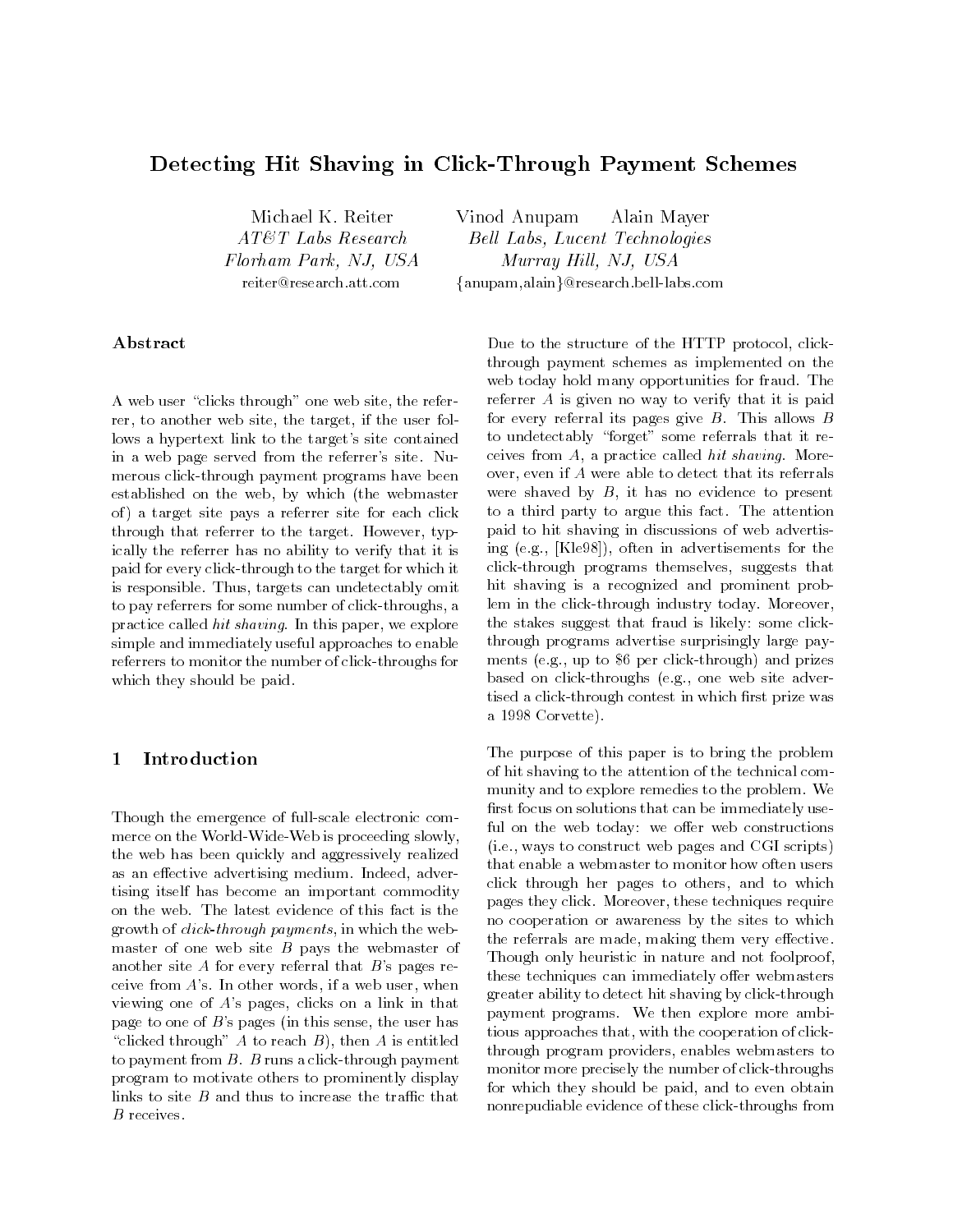the target site. Even though this second set of approaches requires cooperation by the webmasters of the click-through payment programs, these webmasters need not be trusted, in the sense that their failure to cooperate is quickly detectable. All of the techniques that we propose are largely invisible to the web user, in that the user experiences nothing out of the ordinary as a consequence of these techniques. Moreover, these techniques work with offthe-shelf browsers today.

#### $1.1$ The problem

We begin with a brief overview of how click-through payment programs work today, focusing on their susceptibilities to fraud and the various concerns that shape our solutions. We draw this description from several prominent examples of click-through programs on the web. In the rest of this paper, we often speak of a web site and its webmaster (i.e., the person that controls the content it serves) synonymously.

A click-through agreement is set up when (the webmaster of) one site  $A$ , the *referrer*, applies for an account at the *target* site  $B$  that is running a clickthrough payment program. This typically takes place by A filling out a form for  $B$  in which  $A$  provides, for example, its address to which payment checks should be mailed. After establishing the account, A is given advertising material in the form of Hypertext Markup Language (HTML) commands to include in its web pages, possibly along with accompanying images ("banners") to display on its web pages. These HTML commands include a hypertext link to the target site  $B$ ; i.e., when a user views A's page and clicks on this link, then the user's browser retrieves the referred-to page from B. In this sense, the user has "clicked through"  $A$  to get to  $B$ . Typically  $B$  maintains an account statement for  $A$ , so that  $A$  can periodically visit site  $B$  to see how many referrals  $A$ 's pages have made to  $B$  (and thus the amount of money to which  $A$  is entitled).

To understand the risks for fraud in this mechanism, we need to review the actual Hypertext Transfer Protocol (HTTP) messages exchanged during a click-through. This exchange is shown in Figure 1. The exchange begins when the user's browser retrieves a web page from site A, say http://siteA.com/pageA.html. This page contains a hypertext link to a page served by  $B$ , say



Figure 1: A click-through: User  $U$  retrieves pageA.html from  $A$  (message 1) and clicks on a link in it, causing  $pageB.html$  on site  $B$  to be requested (message 2) and loaded (message 3).

http://siteB.com/pageB.html. A included this link in pageA.html when it registered to participate in B's click-through payment program. When the user clicks on that link, her browser retrieves pageB.html from  $B$ .  $B$  can use a header of the HTTP protocol, the Referrer header, to determine the URL of the page that referred the user to site  $B$ . In this case, the Referrer field will indicate the URL of  $page{A.html}$ , and so  $A$  will be credited with the referral.

The possibilities for abuse in this system should be evident. Since there is no communication to A after the user clicks on the link to pageB.html, there is no way for A to know how many referrals its pages give  $B$ . So,  $B$  can just ignore the Referrer field of requests and thus fail to give proper credit to  $A$ ; as described earlier, this is called *hit shaving* in the click-through payment industry.  $B$  is also subject to abuses by  $A$ , e.g., if  $A$  generates false requests to  $B$  with Referrer fields naming pageA.html. In this way,  $A$  can unfairly inflate the payment that it receives from  $B$ , and we will henceforth refer to such practices by A as  $hit$  inflation. Like shaving, hit inflation is a recognized problem in the click-through payment industry. Many providers of click-through payment programs threaten cancellation of a referrer's account if hit inflation by an account holder is detected, but for obvious reasons providers do not typically reveal their methods for detecting hit in flation. It is likely that these methods are at least partially based on monitoring user IP addresses, and in particular detecting multiple requests from the same IP address or domain. Indeed, many clickthrough programs agree to pay only for "unique"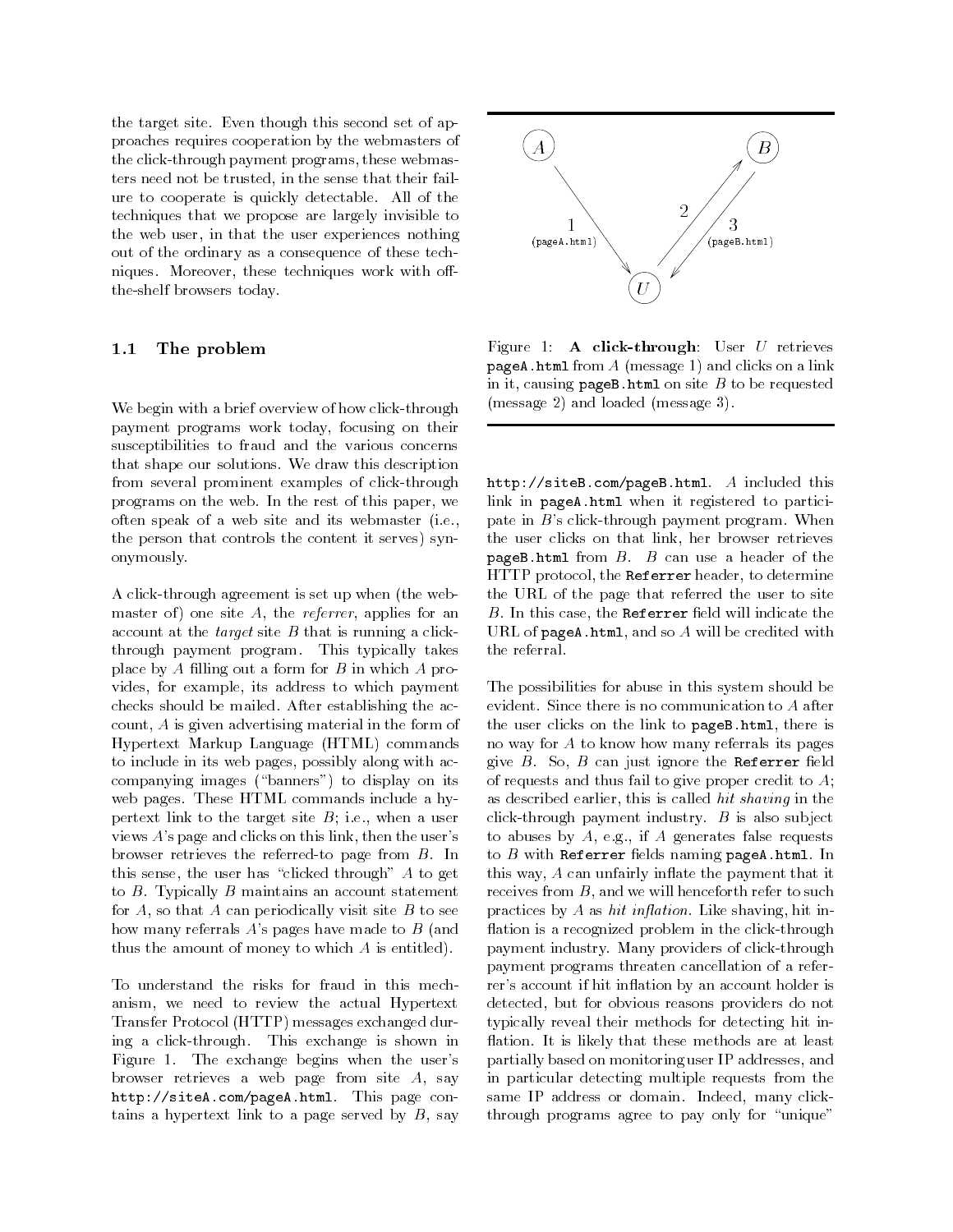referrals, i.e., referred requests from users at different addresses.

In this paper we treat only the problem of hit shaving. Nevertheless, the threat of hit inflation shapes the class of solutions that we are willing to consider. For example, one approach to detect hit shaving would be for  $A$  to craft pageA.html so that its link purportedly to pageB.html is actually a link to a URL on site A; then, when the user clicks on that link,  $A$  retrieves pageB.html from  $B$  and serves it to the user. This enables A to precisely know how many referrals it gives to  $B$ . However, this exacerbates the problem of detecting hit in
ation, because it establishes a norm in which A directly issues to B all requests for which it should be credited. This hampers  $B$ 's ability to detect hit inflation based on user IP addresses. For this reason, we require that our solutions do not change the fact that the user's browser requests B's pages directly from B.

### 1.2 Goals and assumptions

In the remainder of this paper, our goal is to enable site A to monitor how many legitimate referrals it gives to site  $B$ , or more specifically, how many times B receives an HTTP request from a user's browser for pageB.html with a Referrer header naming some URL on site A (i.e., message 2 in Figure 1); we take this as the number of click-throughs for which A should be paid. Note that this number includes any such request received by  $B$ , regardless of how  $B$  responded to it (with pageB.html or with an error message), but it does not include requests that B did not receive, e.g., because B was down.<sup>1</sup> However, because  $A$  cannot monitor exactly which both are invisible to the user. messages  $B$  receives, we must settle for solutions that enable A to approximate this number. For reasons discussed in Section 1.1, it is difficult to monitor this number given the way that click-throughs presently work. Thus, our solutions modify how the click-through happens, but we allow them to do so only in a way as to impact traffic patterns, server load, and users' experiences as little as possible.

In forming our solutions, we assume that the user's browser is a frame-enabled and JavaScript-enabled off-the-shelf browser. We view the user's browser

as a trusted-but-oblivious third party: we assume that it faithfully interprets the web pages (including JavaScript commands, when necessary) fed to it, but we do not assume that it has been modied in any way to support our approaches. In the JavaScript code segments included in this paper, we have allowed ourselves the full expressiveness of JavaScript 1.2, but versions for JavaScript 1.1, and in some cases JavaScript 1.0, can be formulated. The effectiveness of our JavaScript code segments has been veried using both Netscape Com municator 4.03 and Internet Explorer 4.0 over Windows 95 as the user's browser (subsequently abbreviated "NC4" and "IE4", respectively) and two Apache web servers on different hosts in different domains as sites A and B.

#### Upper bounds on referrals  $\overline{2}$

A first approach to detect hit shaving is to modify the click-through sequence to elicit a notification from the user's browser to the referring site A when the user clicks the link to pageB.html in pageA.html. In this way, A can monitor how many times users have clicked through pageA.html to pageB.html by monitoring how many such notifications it receives. In this section we show two approaches for achieving this, or more specifically for turning the exchange of Figure 1 into one that looks like Figure 2. As Figure 2 shows, once the user clicks on the link to pageB.html, a notification is sent back to  $A$  (message 2) and then pageB.html is retrieved (messages 3,4). Neither of the methods we propose requires cooperation from site  $B$ , and

Though effective, the methods of this section enable site A only to record an *upper bound* on the number of referrals for which A should be credited, not an exact count. The reason for this is that the notification sent to  $A$  (message 2 in Figure 2) is an indication only that the user's browser will request  $pageB.html$ , not that  $B$  has received this request. To see the importance of this distinction, the webmaster of site  $B$  could plausibly claim that site  $B$ was down or heavily overloaded for some signicant period of time (causing requests to be dropped), and thus no referrals were completed (or thus credited to A's account) during that time. An approach that enables A to additionally record a lower bound on its number of referrals is the topic of Section 3.

 $1$  Other definitions are possible; e.g., the number of clickthroughs for which A should be paid might not include those in which B responded with an error message. Nevertheless, in most cases the claims we make for our schemes continue to hold even under other reasonable definitions.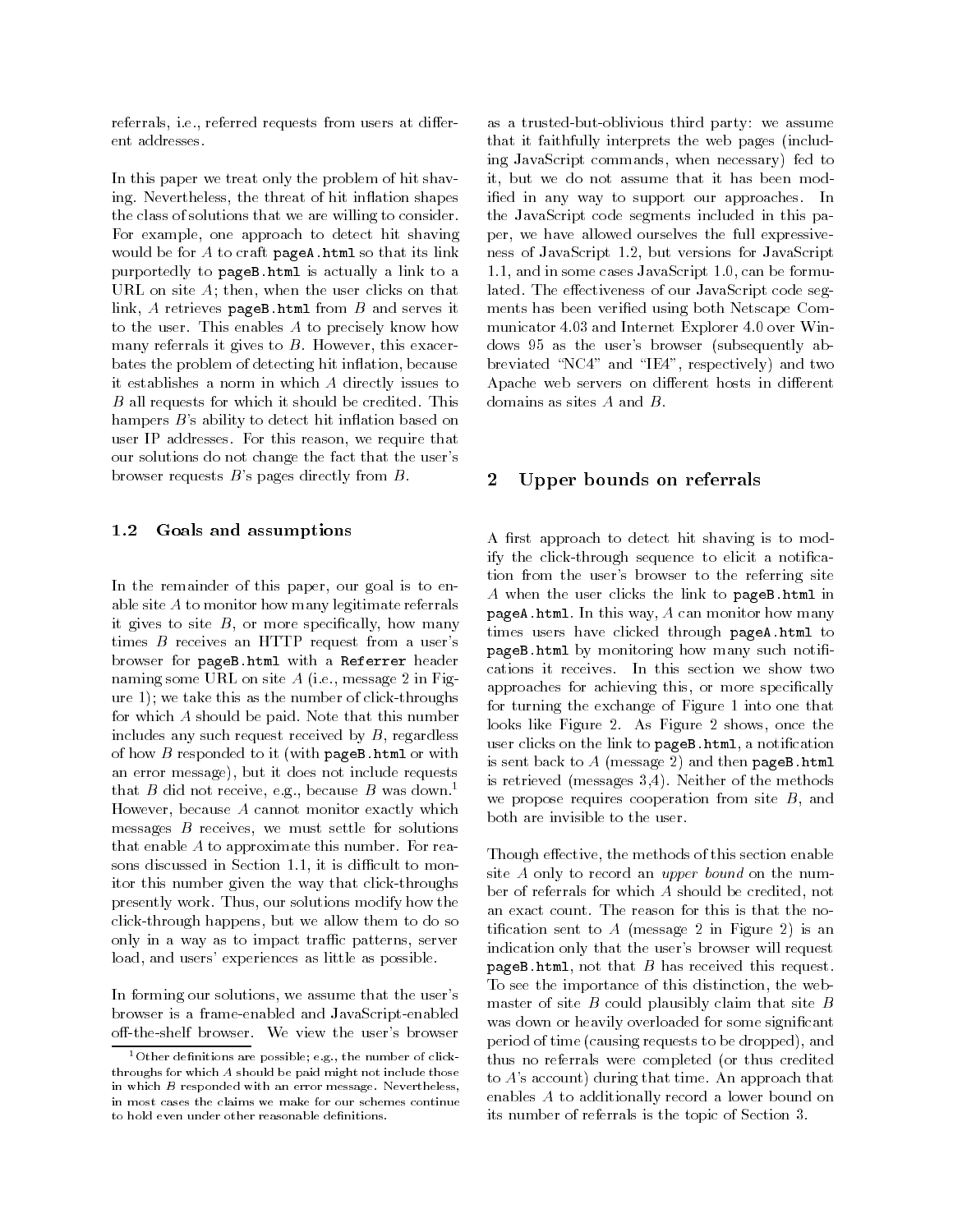

Figure 2: Bounding referrals from above: User U retrieves pageA.html from  $A$  (message 1). When the user clicks on the link to pageB.html, the user's browser sends a notification to  $A$  (message 2) and then retrieves pageB.html (messages 3.4).

### 2.1 Using HTTP redirection

The first approach we describe for achieving the interaction of Figure 2 uses the \redirect" feature of the HTTP protocol. When a browser requests a URL from a web server, the server can return an HTTP redirection status code in the range  $300-399$ (e.g., 301 Moved Permanently), which indicates to the browser that it should look for the page at another URL. This other URL is specified in the Location HTTP header. Upon receiving a response with status code 301 Moved Permanently, the browser finds the Location header and immediately issues a request for the URL specied in that field.

Given this mechanism, one way for site A to monitor the number of clicks through pageA.html to pageB.html is to craft pageA.html so that its link purportedly to pageB.html is really a link to a "dummy" URL on site  $A$ . If site  $A$  is configured to redirect requests for this dummy URL to pageB.html on site  $B$ , then  $A$  can easily monitor clicks through pageA.html to pageB.html by monitoring the number of requests for the dummy URL. The resulting web transaction proceeds as shown in Figure 2: after receiving pageA.html, the user clicks on the link purportedly to pageB.html, which causes the dummy URL on site A to be requested (message 2). A returns an HTTP redirect header with the Location field set to the URL of pageB.html, which causes the browser to retrieve pageB.html (messages 3,4). The number of requests

for the dummy URL is an indicator of the number of clicks through pageA.html to pageB.html.

One practical obstacle to this approach as described so far is that it employs a reconfiguration of the web server on site  $A$ , which may not be possible if the participant in the click-through program does not have the authority to reconfigure the web server on site  $A$ . It is possible to effect this redirection without reconfiguring the web server by using CGI programming. On many web servers, a CGI script that returns a properly formatted Location header will cause a redirection to the URL named in that header. So, if the dummy URL on site A is the URL for a CGI script that outputs a Location header set to the URL of pageB.html, then this achieves the exchange of Figure 2. This exchange can also be achieved by using a *no parse header* (NPH) script, which is a CGI script that is allowed to entirely control the HTTP headers in the response sent back to the browser. An NPH script that explicitly returns a redirection status code and Location header can

It is worth noting that some obvious HTML-only approaches to effecting this redirection do not suffice because they cause the HTTP Referrer field to be blanked in the request to  $B$ , thereby precluding A from getting credit for the click-through. One such approach is to craft pageA.html so that its link purportedly to pageB.html is really a link to an HTML page on site  $A$  that immediately "refreshes" the user's browser to pageB.html using HTML's <meta> tag (see [MK97, Section 14.2]). Using this approach with NC4 and IE4, the  $\texttt{Refer}$  field that B received was empty.

#### $2.2$ Using JavaScript

In this section, we describe a second way of achieving the message exchange shown in Figure 2. The main difference of this approach from that of the previous section is that the message exchange is achieved by embedding JavaScript commands in pageA.html, rather than employing HTTP redirection. It is also instructive for introducing techniques that will be useful in Section 3.

Suppose that when signing up for  $B$ 's click-through payment program,  $A$  is instructed by  $B$  to place the following link to  $B$  in its page: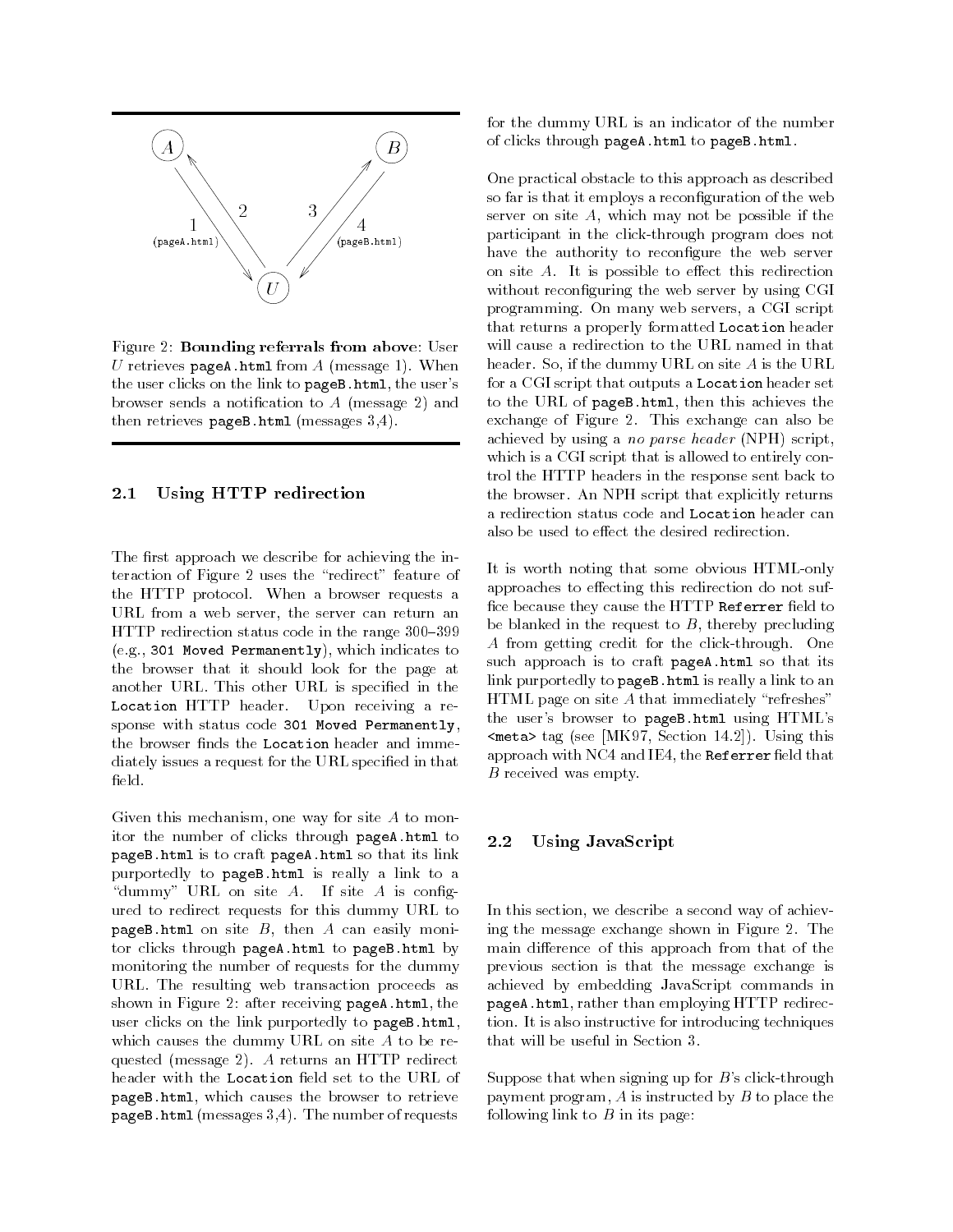<a href="http://siteB.com/pageB.html"> Click here for site B.  $\langle$ a> and the contract of the contract of the contract of the contract of the contract of the contract of the contract of the contract of the contract of the contract of the contract of the contract of the contract of the contra

In this approach, the webmaster of  $A$  constructs its pageA.html as follows. First, she makes a file pageAcontents.html that contains the (HTML commands to generate the) actual contents that she wants to display to the user, including the link to site  $B$ . This file looks as shown in Figure 3. The important aspect of pageAcontents.html is the onClick attribute added to the link to  $B$ . When the user clicks this link, the browser first executes the user clicks this link, the browser rst executes the JavaScript code in the onClick attribute before retrieving pageB.html. In this case, the onClick attribute invokes a function called notify, defined in pageA.html as shown in Figure 4.

The page pageA.html consists of a header containing a JavaScript function notify, and a body consisting of two frames: one named visible and displaying pageAcontents.html (the file in Figure 3), and the other named invisible and initially blank. As their names suggest, the visible frame consumes 100% of the browser window (see the  $\langle$  frameset> tag); the invisible frame is truly invisible to the user. When the user clicks the link to pageB.html in pageAcontents.html, this invokes the notify function of pageA.html with the URL of pageB.html. The notify function requests a URL on site A. This URL serves the same purpose as the dummy URL of Section 2.1, i.e., monitoring requests for this URL is the means by which A keeps track of the clicks through pageA.html to pageB.html. For example, here this URL is the URL of a CGI script on site  $A$  (record.cgi), which is provided the URL of pageB.html as input (following the ?) for recording. Because JavaScript does not support general networking but does support fetching URLs, the notify function invokes record.cgi in a roundabout way, namely by fetching the output of the CGI script and "displaying" it to the user in the invisible frame. It does this by assigning the location property of the invisible frame to be the URL of the CGI script. When invoked, record.cgi simply records the referral to pageB.html and returns.

Using this simple trick, the click-through sequence has been transformed from that in Figure 1 to that in Figure 2. The browser invokes record.cgi on site A (message 2) before retrieving pageB.html from site  $B$  (messages 3.4). By using logs kept by record.cgi, site A can monitor an upper bound on how many referrals its pages have made to B.

The main risk to the claim that A maintains an upper bound on its referrals to  $B$  with this scheme is that the browser's connection back to  $A$  (message 2) might be preempted by the retrieval of pageB.html. This is conceivable if (i) the setup of the connection back to  $A$  is delayed, e.g., due to network congestion, and (ii) pageB.html is a page that overtakes the top-level browser window (as opposed to displaying in the visible frame only), thereby over writing pageA.html. If this is deemed a significant risk, then pageB.html can be displayed in a separate browser window (so that pageA.html is not overwritten) by including a target attribute in the link to pageB.html in pageAcontents.html.

### A lower bound on referrals 3

In this section we describe a somewhat different approach to recording the number of referrals that A gives to  $B$ . The method of this section addresses one limitation of those in Section 2, namely that the referral count recorded by  $A$  is only an upper bound on the number of referrals it gives  $B$ . The solution in this section enables A to infer a lower bound, i.e., a number of referrals for which A has confidence that  $B$  actually received the referred request. To achieve this, we modify our strategy so that  $A$  is notified by the user's browser only if  $B$ responds to the browser's request for pageB.html. That is, our goal is a protocol like that shown in Figure 5, where the browser first retrieves pageB.html (messages 2,3) and then informs A of this afterwards (message 4).

Achieving the interaction of Figure 5 is more complicated than the simple tricks of Section 2. The general strategy that we take is as follows. When the link to pageB.html in pageA.html is clicked by the user, pageA.html opens a new browser window, named nextpage, and directs pageB.html to be displayed there. This enables JavaScript embedded in pageA.html to continue to run in the original window while pageB.html is being loaded. The goal then is for the pageA.html script to detect when the nextpage window has received a response from site  $B$  (i.e., message 3 in Figure 5), indicating that  $B$ has received the HTTP request for pageB.html including the Referrer field crediting  $A$  for the refer-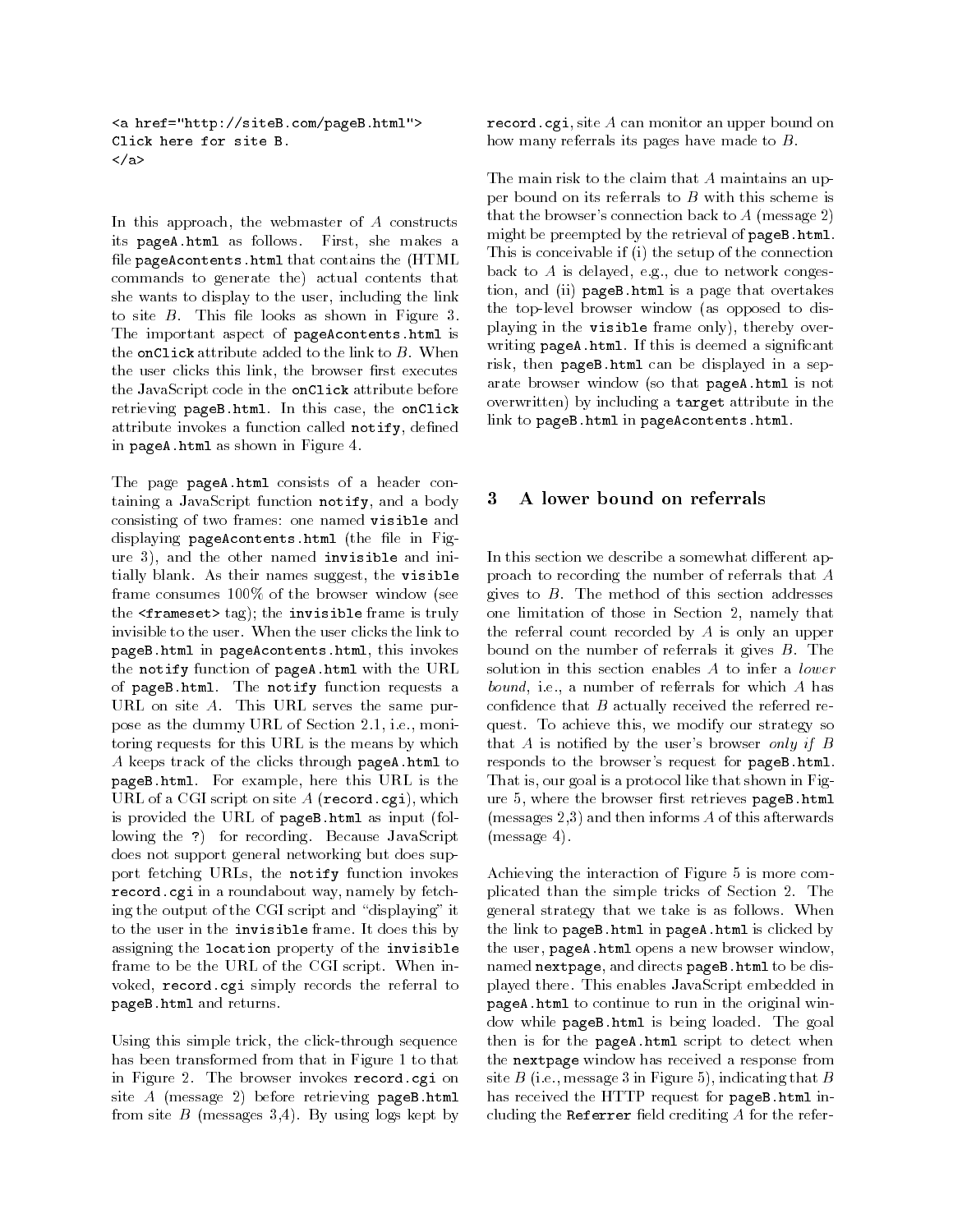```
<html><!-- File: pageAcontents.html -->
...
<a href="http://siteB.com/pageB.html"
   onClick="parent.notify('http://siteB.com/pageB.html')">
Click here for site B.
</a>
...
\langle/html\rangle
```
Figure 3: File pageAcontents.html for scheme of Section 2.2

```
<html><!-- File: pageA.html -->
<head>
<script language="JavaScript">
function notify(url) {
    invisible.location="http://siteA.com/cgi-bin/record.cgi?refer=" + url;
}
</script>
</head>
<frameset rows="100%,*">
<frame src="pageAcontents.html" name="visible">
<frame src="about:blank" name="invisible">
</frameset>
\langle/html>
```
Figure 4: File pageA.html for scheme of Section 2.2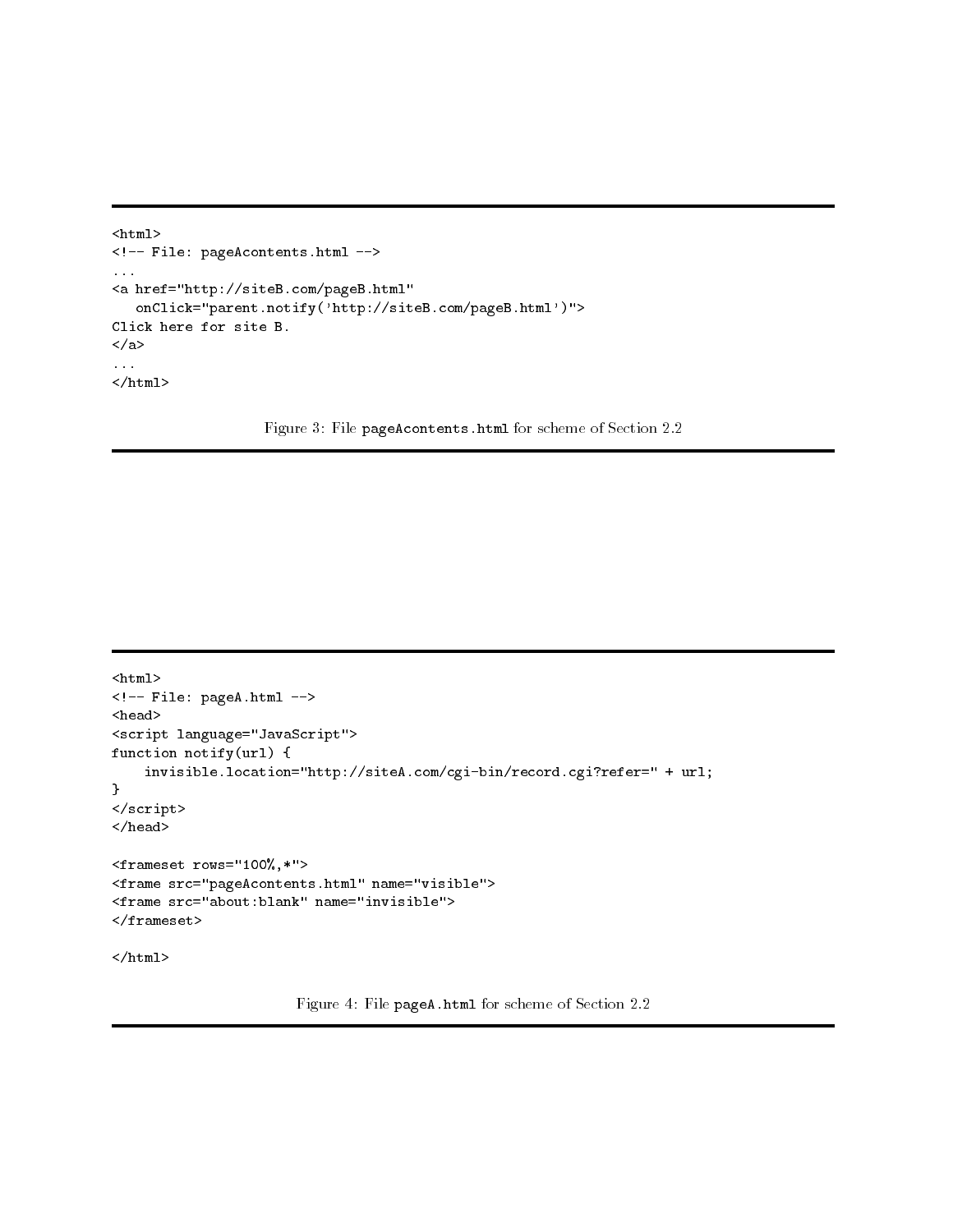

Figure 5: Bounding referrals from below: User U retrieves pageA.html (message 1) and clicks on a link in it, causing pageB.html to be requested (message 2). Only if  $B$  responds (message 3), the browser notifies  $A$  of the referral (message 4).

ral. When it detects this, the script in pageA.html causes a URL on site  $A$  to be requested, thereby notifying A of the referral (message 4 in Figure 5).

The complexity in this approach is in the means by which the pageA.html script detects that site  $B$  has responded. A first attempt might be for the script to set the onload event handler for the nextpage window when that window is created. The onload event handler is invoked when pageB.html finishes loading into the nextpage window (see [Fla98]). Thus, if pageA.html sets the onload event handler to be a function that notifies site  $A$  of the referral, this would achieve the exchange of Figure 5. While this works with NC4, it does not work with IE4: presumably for security reasons, IE4 clears the nextpage window's onload event handler before loading  $pageB.html$ , and so  $A$  is not notified when pageB.html has loaded. Moreover, NC4's failure to clear the onload event handler is arguably a weakness in its security model that should disappear in future versions of the browser (see [AM98]).

Fortunately, security mechanisms similar to those that cause this approach to fail for IE4 can be exploited in both browsers to achieve the effect we desire. The approach we take is for the script in pageA.html to periodically probe the JavaScript namespace of the **nextpage** window. Before  $B$ has responded, these probes will be allowed by the browser. After  $B$  has responded, however, these probes will be disallowed by the browser's security mechanisms (see [Fla98, Chapter 21]), causing a JavaScript error. By specifying an appropriate error handler for this error, the script in pageA.html can notify site A of the referral. In the remainder of this section, we present an implementation of these ideas. For simplicity, our implementation here is not fully general; in particular, it suffices only for the case in which pageA.html offers a link to only one target site  $B$ . However, it can be generalized so that pageA.html can offer multiple target sites.

As in Section 2.2, our solution here is structured using a file pageAcontents.html to hold the actual contents of the page that A wants to display to the user (including the link to  $B$ 's page), which is served to the user within pageA.html in a frameset. The file pageAcontents.html now looks as shown in Figure 6. The two differences from the previous pageAcontents.html (Figure 3) are the addition of a target attribute in the link and the invocation of setup (vs. notify) in the onClick event handler. Due to the latter, when the link is clicked, now the setup function is invoked, which is defined in pageA.html as shown in Figure 7.

When invoked, the setup function opens a new browser window named nextpage (as specied in the second argument of the window.open method call). This name is the value of the target attribute of the link to pageB.html in pageAcontents.html (see Figure 6), which means that pageB.html will be displayed in this new window when it is eventually retrieved. To ensure that the script in pageA.html is allowed to probe the namespace of nextpage until  $B$  has responded, setup initially writes a simple HTML page into nextpage, using the document.open, write, and close methods.

The probes into the namespace of the nextpage window are performed by the probe function. The probe function attempts to read a portion of the namespace of the nextpage window (in this case, its location.href property) that will cause an error after  $B$  has responded but will be allowed beforehand. If its read is allowed, then the probe function sets a timer so that it is invoked again 100 milliseconds later. Otherwise the error handler for the window in which this script is running, i.e., the window displaying pageA.html, is invoked. This error handler schedules an invocation of the notify function (see the line before the </script> tag in Figure 7).<sup>2</sup> As in Section 2.2, this function invokes the record.cgi CGI script on site A with the URL

<sup>2</sup>The scheduled delay (in Figure 7, of one second) before invoking notify avoids various race conditions in IE4, yielding a more robust implementation for this platform.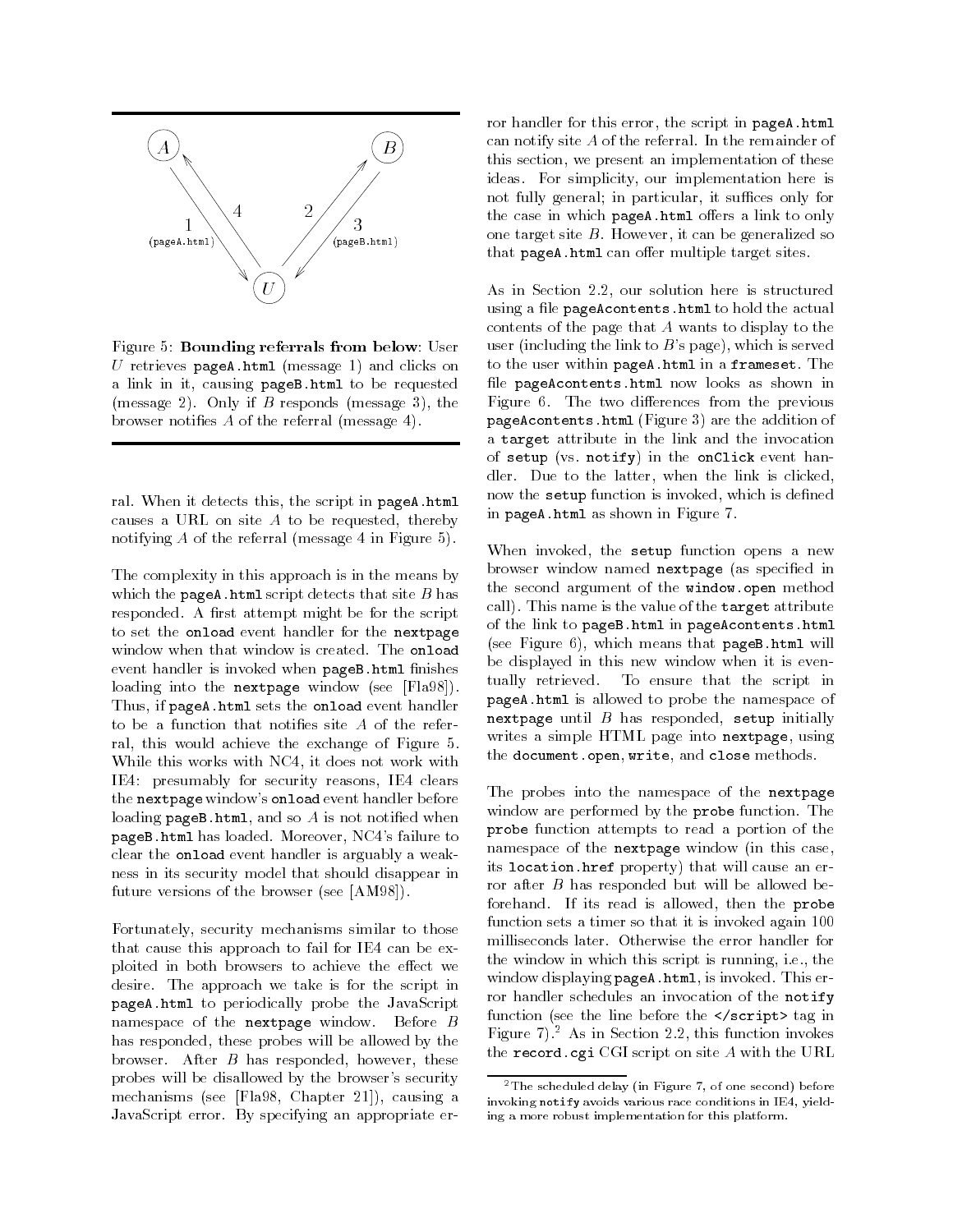```
<html><!-- File: pageAcontents.html -->
<a target="nextpage"
      href="http://siteB.com/pageB.html"
       onClick="parent.setup('http://siteB.com/pageB.html')">
Click here for site B.
\langlea>
and the contract of the contract of the contract of the contract of the contract of the contract of the contract of the contract of the contract of the contract of the contract of the contract of the contract of the contra
\langle/html>
```
Figure 6: File pageAcontents.html for scheme of Section 3

of pageB.html, which was stored in the retrieved variable during the execution of setup. Again, the trick of assigning to the location property of an invisible frame is used to invoke record.cgi.

To summarize, this achieves the mechanism shown in Figure 5: when the link to pageB.html in pageAcontents.html is clicked by the user, (i) the setup function is invoked to open a new browser window; (ii) pageB.html is retrieved and displayed in that window (messages  $2,3$ ); (iii) an error is encountered in probe; (iv) the error handler is invoked to schedule notify, which (v) invokes record.cgi on site  $A$  with the URL of pageB.html (message 4). Moreover, if  $B$  does not receive message 2, then neither message 3 nor message 4 will be sent. Like the mechanisms of Section 2, this technique requires no cooperation from  $B$  for  $A$  to track the referrals its pages give to  $B$ . And again, this technique presents nothing out of the ordinary to the user; spawning new windows is not uncommon while following links to other sites.

The main factor limiting the accuracy of  $A$ 's referral counting with this scheme appears to be the risk that the user closes the window containing pageA.html before notify is invoked. In this case, the script in pageA.html will be halted before site  $A$ is notied of the referral. Thus, at best we can claim that this mechanism reports a lower bound on the number of referrals that  $A$  gives to  $B$ . While there are other potential sources of inaccuracy, we believe that those of which we are aware can be discounted or virtually eliminated. For example, there is a risk that the user aborts the loading of pageB.html before receiving a response from site  $B$  and instead loads a different page in the nextpage window, in which case the referral notification to A would be erroneous. However, this risk is mitigated if the window is created with no location line or toolbar,<sup>3</sup> as is achieved by the third argument of the open call in Figure 7. Another risk is that some party invokes record.cgi arbitrarily, and in particular when no referral has taken place. However, there seems to be little practical motivation for such "attacks".

Because this scheme reports only a lower bound on referrals, perhaps the most prudent use of it is in combination with that of Section 2. Combined in the obvious way, these mechanisms enable site A to retain both an upper and lower bound on the number of referrals that it has given to  $B$ , and typically these numbers should be very close to one another. A large gap in these bounds indicates to the webmaster of site A that she should examine the availability of site  $B$ . Even without further evidence, large discrepancies between these upper and lower bounds may be good cause to no longer advertise  $B$ 's pages.

## 4 Cooperative approaches

Though the schemes of Sections 2 and 3 enable participants in a click-through program to approximate the number of click-throughs for which they should

<sup>&</sup>lt;sup>3</sup>This does not completely prevent a user from loading a different page into the nextpage window before pageB.html loads: e.g., the user may still use "drag and drop" features or keyboard shortcuts to load a different URL into the window. However, we expect that the percentage of users employing these mechanisms is small and thus that users loading different pages into the nextpage window will yield insignicant error in the lower bound, especially since there is typically a very limited time frame (i.e., before site B responds) in which the user would need to load the different page.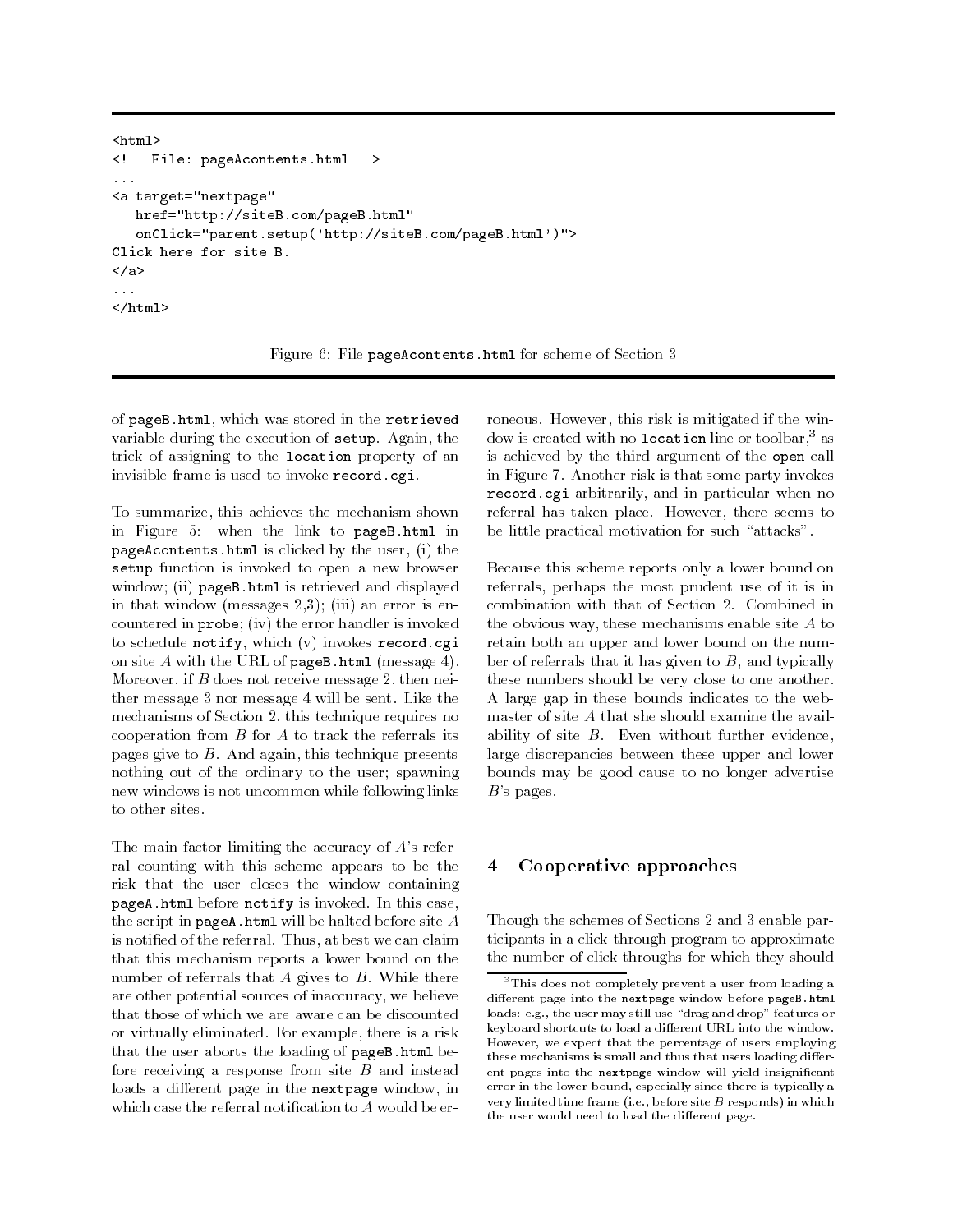```
<html><!-- File: pageA.html -->
<head>
<script language="JavaScript">
var retrieved = null;
var w = null;function setup(url) {
        retrieved = url;
        w = window.open("", "nextpage", "scrollbars,resizable,status");
        w.document.open("text/html");
        w.document.write("<html></html>");
        w.document.close();
        probe();
}
function probe() {
        if (w.closed) return;
        var temp = w. location. href;
        setTimeout("probe()", 100);
}
function notify() {
        if (w.closed) return;
        invisible.location="http://siteA.com/cgi-bin/record.cgi?refer=" + retrieved;
}
window.onerror = function() { setTimeout("notify()", 1000); return true; };
</script>
</head>
<frameset rows="100%,*">
<frame src="pageAcontents.html" name="visible">
<frame src="about:blank" name="invisible">
\langle/frameset>
</frameset>
\langle/html>
</html>
```
Figure 7: File pageA.html for scheme of Section 3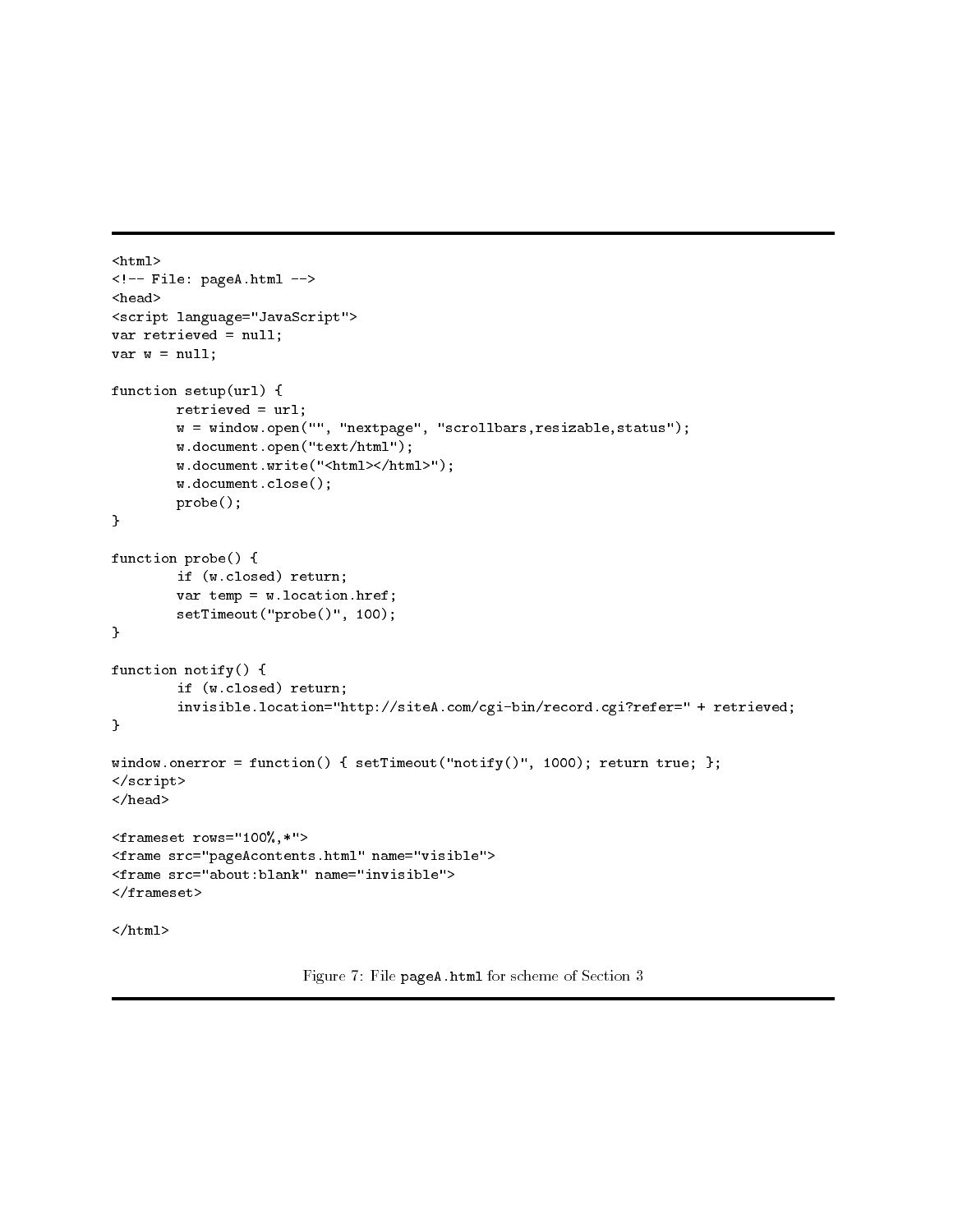be paid, there is still some room for error in these approaches. In this section, we show that even greater accuracy can be achieved if site  $B$  cooperates with site  $A$  to enable  $A$  to more effectively monitor  $B$ 's behavior. While the schemes of this section require cooperation by site  $B$ , this does not imply that  $A$ must fully trust  $B$ . Rather, if  $B$  misbehaves, then it risks detection by site  $A$ , with high probability if A combines the approaches of this section with those of Sections 2 and 3. Site  $B$  might be willing to cooperate in these schemes to instill trust in its referrers, in the hopes of obtaining more clients for its click-through program.

### 4.1 Click-through acknowledgements

In the first approach that we propose, site  $B$  effectively "acknowledges" each referral from  $A$  as the click-through happens. B could send an acknowledgement to A directly, i.e., by sending it in a message to  $A$ , but this requires  $B$  to incur more costs (e.g., connection setups) than is necessary. Rather, here we review a simple way in which  $B$  can piggyback the acknowledgement on its reply to the user, so that the user's browser will forward the acknowledgement to A.

Transferring an acknowledgement from B to A via the user's browser can be achieved easily with the addition of a CGI script to site B and some modifications to pageB.html. To begin with,  $B$  sets up a CGI script that serves  $B$ 's web pages (possibly only for referrals from clickthrough program participants). Let's call this script siteB.com/cgi-bin/serve.cgi. This CGI script accepts as input the name of a page to produce (e.g., pageB.html) and emits a version of pageB.html that is slightly different for each referred request. Specifically, if  $B$  receives a request for pageB.html referred by A, then the version of pageB.html served by serve.cgi requests a dummy URL on site A when it loads. Each retrieval of this dummy URL is an implicit "acknowledgement" from  $B$ .

A more explicit acknowledgement can be achieved if the dummy URL on site A is a CGI script that pageB.html can invoke with  $B$ 's site name and the time of the referral. For example, pageB.html emitted from serve.cgi might look as shown in Figure 8. Notice that the visible contents of the page, pageBcontents.html, are served within a frameset with one visible frame and one invisible frame (analogous to how  $A$  served pageA.html in Sections 2.2 and 3). As the frameset loads, the browser invokes  $A$ 's record.cgi with the arguments provided by  $B$ . Again, the trick of invoking record.cgi by writing its output to an invisible frame is used, but this time it is done by pageB.html (vs. pageA.html). Alternatively, record.cgi could be invoked from an  $\langle \text{img} \rangle$  tag, for example. The record.cgi CGI script on site A, upon being invoked, can verify that the arguments properly acknowledge A's referral.

Because  $B$  could serve a pageB.html that does not invoke  $A$ 's record.cgi, it is advisable for  $A$  to construct pageA.html as in Section 2, i.e., so that  $A$ is informed whenever the user clicks on the link to pageB.html. This will alert  $A$  if  $B$  routinely serves a pageB.html that does not invoke the appropriate callback to  $A$ 's record.cgi.  $A$  could further employ the mechanism of Section 3, providing A with the full detection capabilities offered by both approaches. In this light, the technique of this section can be viewed as a way for  $B$  to help  $A$  improve its click-through monitoring over what A can achieve without  $B$ 's help using the schemes of Section 2 and Section 3. In particular,  $B$ 's acknowledgement may reach  $A$  even if the notification from the scheme of Section 3 does not (e.g., because the user prematurely closes the window containing pageA.html). If A couples the detection techniques of Sections 2 and 3 with random inspections of pageB.html as served by  $B$  on a referral,  $B$  stands a high probability of being caught if it fails to acknowledge A a signicant portion of the time.

### 4.2 Click-through nonrepudiation

One drawback of all our previous schemes is that while they enable a referrer to detect hit shaving, they do not arm the referrer with any evidence to present to a third party in the case of a dispute. So, in the extreme, the webmaster of site  $B$  can repudiate some or all referrals, including any acknowledgements it sent, and refuse to pay certain referrers. While these referrers are thus likely to leave  $B$ 's click-through program, there is nothing that they can do to bring third-party leverage on the dispute. In this section we extend the technique in Section 4.1 to enable  $B$  to pass nonrepudiable acknowledgements to the referrer. Again, any failure of  $B$  to cooperate is quickly detectable by the referring site A (if combined with the techniques of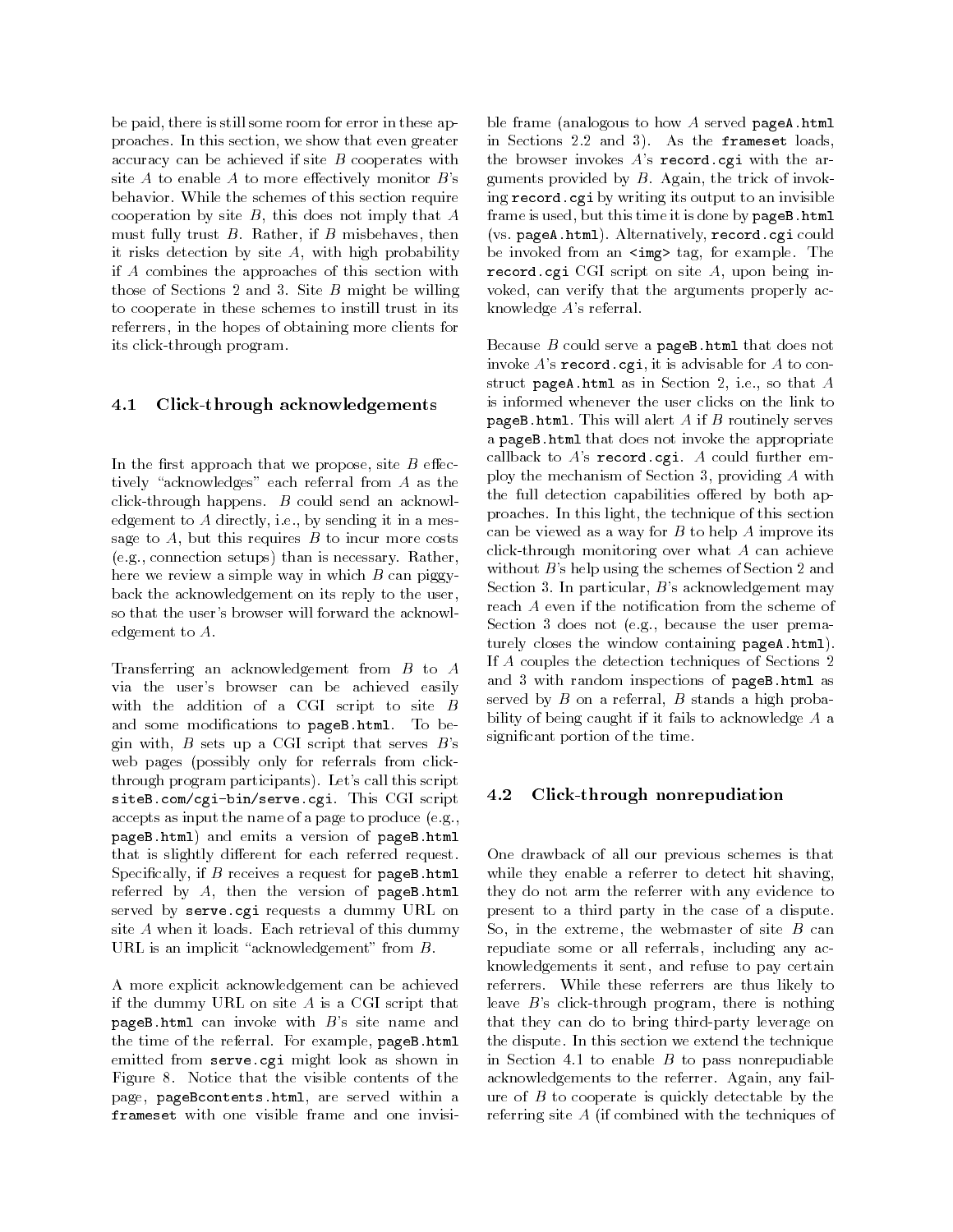```
<html><!-- pageB.html, dynamically generated by serve.cgi -->
<frameset rows="100%,*">
<frame src="pageBcontents.html">
<frame src="http://siteA.com/cgi-bin/record.cgi?refer=siteB.com&when=Feb2_13:04_EST_1998">
\langle / frameset>
\mathcal{F} and \mathcal{F} are set of \mathcal{F} and \mathcal{F} are set of \mathcal{F} and \mathcal{F}\langle/html>
\mathcal{L} . The contract of the contract of the contract of the contract of the contract of the contract of the contract of the contract of the contract of the contract of the contract of the contract of the contract of th
```
Figure 8: File pageB.html in scheme of Section 4.1

Sections 2 and 3), and so the webmaster of  $A$  can immediately take action to avert a dispute, rather than wait until, say, the end of the month to find out that  $B$  will not pay her.

### 4.2.1 Using digital signatures

If there is a well-known public key for authenticating site B via digital signatures (e.g.,  $[RSA78]$ ), then one approach for  $B$  to provide nonrepudiable acknowledgements to  $A$  is for  $B$  to pass a digital signature to A as part of the click-through protocol. This signature could sign a tuple containing the IP address of the user, the time and date of the referral, the page to which the referral was made, and the referring page.  $A$  can then retain this signed tuple for use in a dispute with  $B$  later, if necessary. Like in Section 4.1,  $B$  can create this signature in serve.cgi and include it within pageB.html, to be passed as an argument to a CGI script on site A by the user's browser when pageB.html loads.

A drawback of this approach is that it requires B to compute a digital signature per referral, which must be done on its critical path for servicing the user's request. Because digital signatures, particularly RSA signatures [RSA78], tend to be computationally intensive, the additional computational load imposed by these signatures may be prohibitive if  $B$  is a very busy server.

### 4.2.2 Using hash chains

In order to lessen the computational burden on  $B$ , in this section we sketch an approach that requires far less from  $B$  computationally but that still provides some degree of nonrepudiable evidence to A. It employs the well-known idea of hash chaining, which has been used in the past for efficient user authentication [Hal94] and micropayments [RS95], among other things.

Again we assume that there is a well-known (i.e., authenticated) public key for  $B$ . When  $A$  signs up for  $B$ 's click-through payment program,  $B$  generates a large, unpredictable number s, applies a one way hash function (e.g., [SHA95])  $f$  to it  $k$  times to produce  $\ell = f^*(s)$ , digitally signs the pair  $\langle k, \ell \rangle$ , and sends  $\langle k,\ell \rangle$  and the signature to A. Note that all of this takes place when A registers for the click-through program, not on the critical path of referrals. Once this is set up, rather than passing a digital signature back to A during a referral, B simply passes back the pair  $\langle i, \ell' \rangle$  to A, where  $\ell' = f^{\kappa - \imath}(s)$ , for the *i*-th referral  $(1 \leq i \leq k)$  that A gives it. B can pass the pair  $\langle i, \ell' \rangle$  to A using techniques like those of Section 4.1. A can verify the correctness of this pair by verifying that  $t = f^*(t)$ . In the event of a dispute, A need only present the digitally signed pair  $\langle k, \ell \rangle$  and a pair  $\langle i, \ell' \rangle$  where  $\ell = f^*(\ell)$  to convince a third party that B received at least i referrals from A.

This scheme has some disadvantages in comparison to that of Section 4.2.1. The main disadvantage is that  $B$  can later repudiate the user's IP address in this scheme. In payment programs that pay only for "unique" referrals,  $A$ 's inability to record the user IP address in a way that prevents  $B$  from later repudiating it could leave A at a disadvantage in a dispute. An agreement that  $B$  returns a referral record (i.e., a new pair  $\langle i, f^{k-i}(s)\rangle$ ) only for unique referrals may restore the balance, but only if A is prepared to verify, when  $B$  refuses to return a referral record, that the referred user was a repeat user. A second disadvantage of this scheme is that it must periodically be "refreshed"; i.e., once  $k$  re